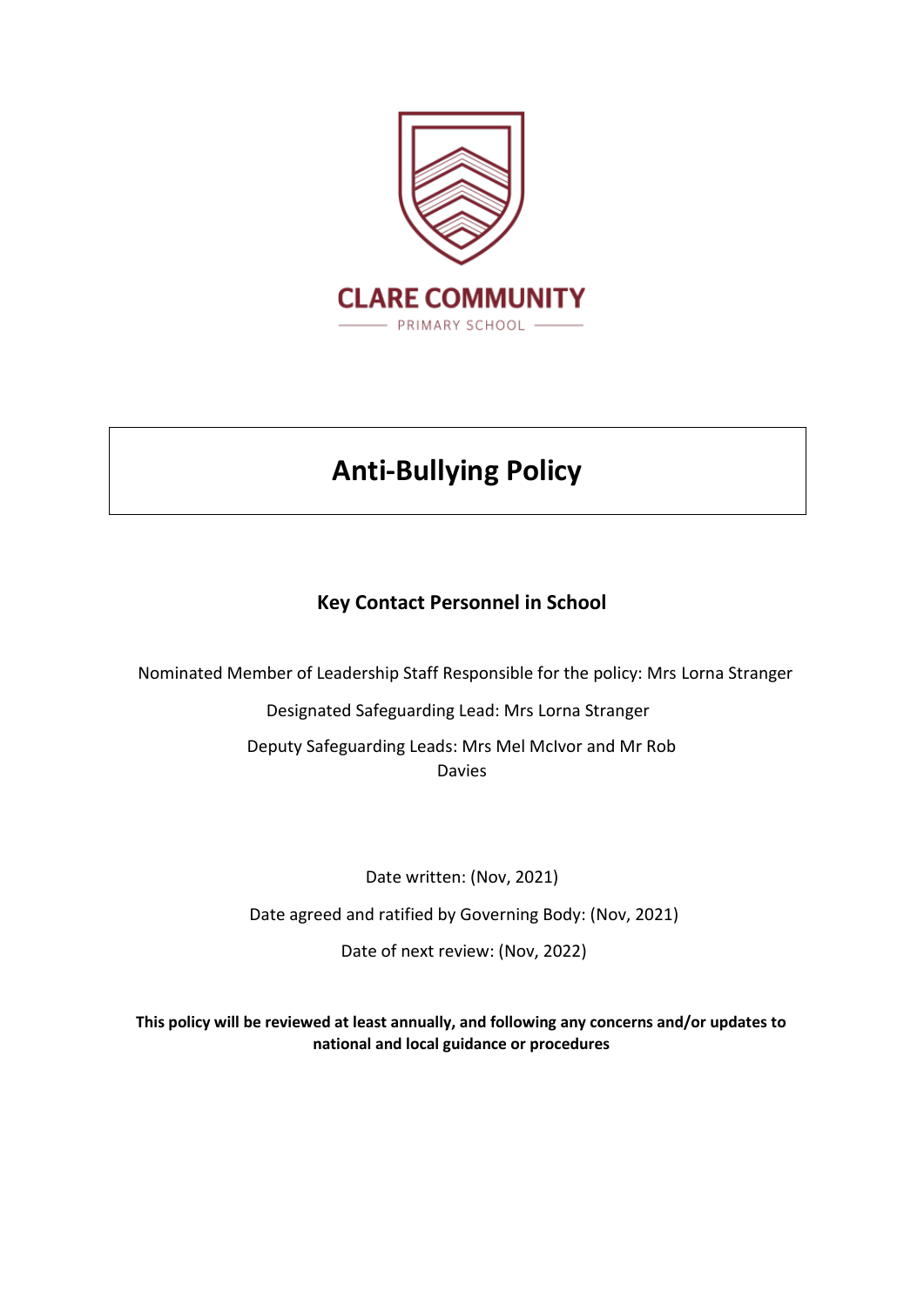This policy is based on DfE guidance "Preventing and Tackling Bullying" July 2017 and supporting documents. It also takes into account the DfE statutory guidance "Keeping Children Safe in Education" 2018. The school has read Childnet's "Cyberbullying: Understand, Prevent and Respond: Guidance for Schools".

## **Policy objectives:**

This policy outlines what we at Clare Community Primary school will do to prevent and tackle all forms of bullying.

At Clare Community Primary School we are committed to developing an anti-bullying culture where the bullying of adults, children or young people is not tolerated in any form.

We are committed to providing a warm, caring and safe environment for all our children so that they can learn and play in a relaxed and secure environment. Bullying of any kind is unacceptable and will not be tolerated in our school. We take all incidents of bullying seriously. Bullying hurts. No-one deserves to be a victim of bullying. Everybody has the right to be treated with respect and pupils who are bullying others need to learn different ways of behaving. When bullying does occur, everyone should be able to tell and know that incidents will be dealt with promptly and effectively in accordance with our anti-bullying policy.

This policy links with a number of other school policies, practices and action plans including:

Behaviour for learning policy

Complaints policy

Safeguarding policy

Confidentiality policy

Online safety and Acceptable use policies (AUP)

Curriculum policies, such as: PSHE and ICT

Mobile phone and social media policies

There are a number of pieces of legislation which set out measures and actions for schools in response to bullying, as well as criminal and civil law. These may include (but are not limited to):

- The Education and Inspection Act 2006, 2011 o The Equality Act 2010 o The Children Act 1989
- The Education (Independent School Standards) Regulations 2014 ( if appropriate)
- Protection from Harassment Act 1997
- The Malicious Communications Act 1988 o Public Order Act 1986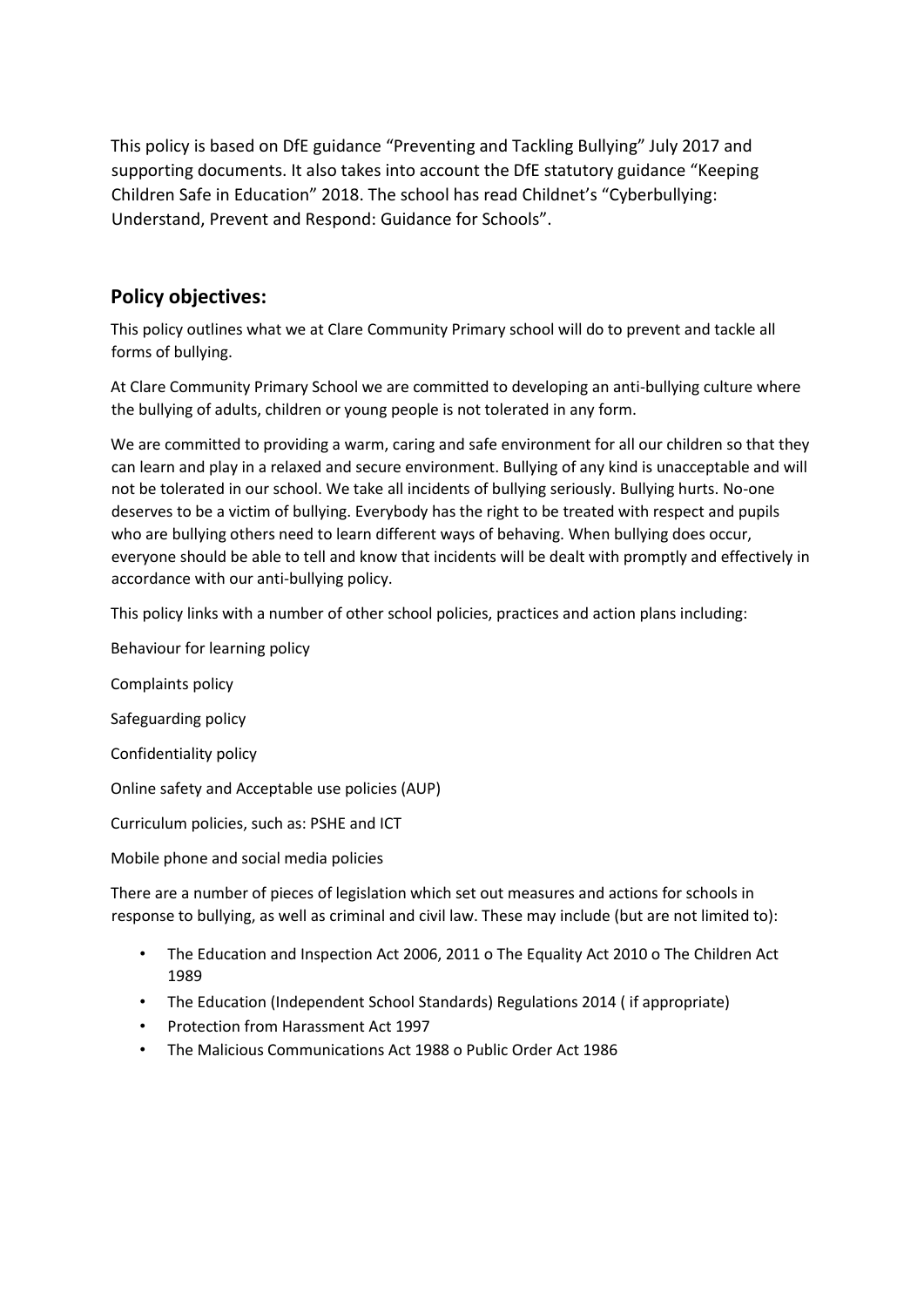## **Responsibilities**

It is the responsibility of:

- The headteacher to communicate this policy to the school community, to ensure that disciplinary measures are applied fairly, consistently and reasonably, and that a member of the senior leadership team has been identified to take overall responsibility.
- School Governors to take a lead role in monitoring and reviewing this policy.
- All staff, including: governors, senior leadership, teaching and non-teaching staff, to support, uphold and implement this policy accordingly.
- Parents/carers to support their children and work in partnership with the school.
- Pupils to abide by the policy.

## **Aims and Objectives of this Policy**

The aim of this policy is to try to prevent and deal with any behaviour deemed as bullying. The implementation of this policy will create an ethos where bullying is regarded as unacceptable so that a safe and secure environment is created for everyone to learn and work in. All members of the school have a responsibility to recognise bullying when it occurs and take appropriate action in accordance with the school policy. This will happen in the following ways:

- The school will meet the legal requirement for all schools to have an anti-bullying policy in place.
- The school will work closely with other professional agencies to ensure that children stay safe.
- All governors, teaching and non-teaching staff, pupils and parents/guardians will have an understanding of what bullying is.
- All governors, teaching and non-teaching staff will know what the school policy is on bullying and will consistently and swiftly follow it when bullying is reported.
- All pupils and parents/guardians will know what the school policy on bullying is and what they can do if bullying occurs.
- Pupils and parents/guardians will be assured that they will be supported when bullying is reported.
- Whole school initiatives (staff training, assemblies etc.) and proactive teaching strategies (PSHE [Personal, Social and Health Education] lessons, circle time etc.) will be used throughout the school to reduce the opportunities for bullying to occur.
- A positive, caring ethos will be created within the school environment where everyone can work, play and express themselves, free from the fear of being bullied.

# **Definition of bullying**

Bullying is "behaviour by an individual or a group, repeated over time that intentionally hurts another individual either physically or emotionally". (DfE "Preventing and Tackling Bullying", July 2017)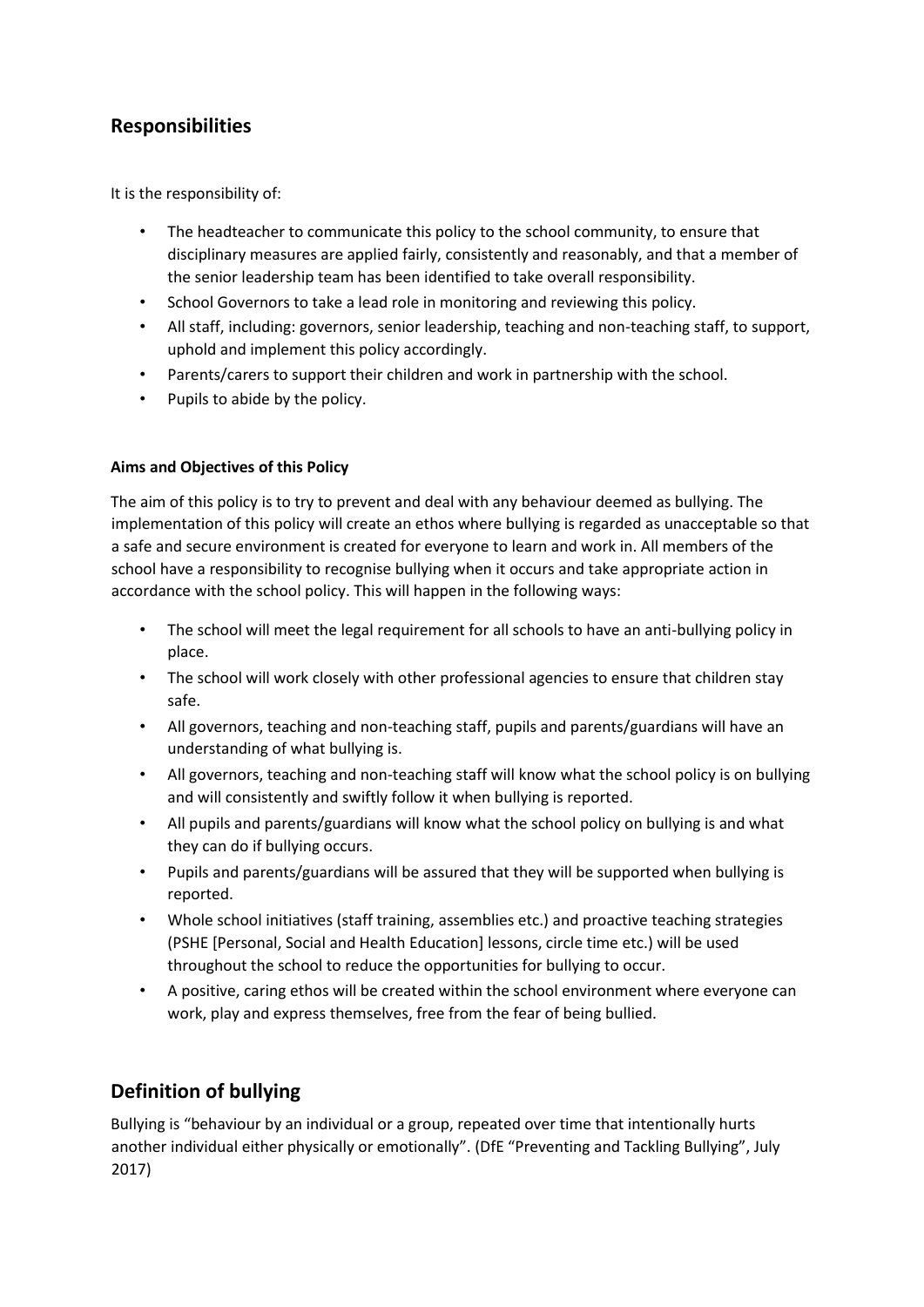Bullying can include: name calling, taunting, mocking, making offensive comments; kicking; hitting; taking belongings; producing offensive graffiti; gossiping; excluding people from groups and spreading hurtful and untruthful rumours.

This includes the same unacceptable behaviours expressed online, sometimes called online or cyberbullying. This can include: sending offensive, upsetting and inappropriate messages by phone, text, instant messenger, through gaming, websites, social media sites and apps, and sending offensive or degrading photos or videos.

Bullying can be a form of peer on peer abuse and can be emotionally abusive; it can cause severe and adverse effects on children's emotional development.

## **Forms of bullying covered by this policy**

Bullying can happen to anyone. This policy covers all types of bullying including:

- Bullying related to race, religion, nationality or culture o Bullying related to SEND (Special Educational Needs or Disability)
- Bullying related to appearance or physical/mental health conditions
- Bullying related to sexual orientation (homophobic bullying)
- Bullying of young carers, children in care or otherwise related to home circumstances
- Sexist, sexual and transphobic bullying
- Bullying via technology, known as online or cyberbullying

## **Bullying is not:**

It is important to understand that bullying is not the odd occasion of falling out with friends, name calling, arguments or when the occasional trick or joke is played on someone. It is bullying if it is done several times on purpose (STOP). Children sometimes fall out or say things because they are upset. When occasional problems of this kind arise it is not classed as bullying. It is an important part of children's development to learn how to deal with friendship breakdowns, the odd name calling or childish prank. We all have to learn how to deal with these situations and develop social skills to repair relationships.

# **Responding to bullying**

The following steps may be taken when dealing with all incidents of bullying reported to the school:

- If bullying is suspected or reported, the incident will be dealt with immediately by the member of staff who has been approached or witnessed the concern.
- The school will provide appropriate support for the person being bullied making sure they are not at risk of immediate harm and will involve them in any decision-making, as appropriate.
- The headteacher/ designated safeguarding lead or another member of leadership staff will interview all parties involved.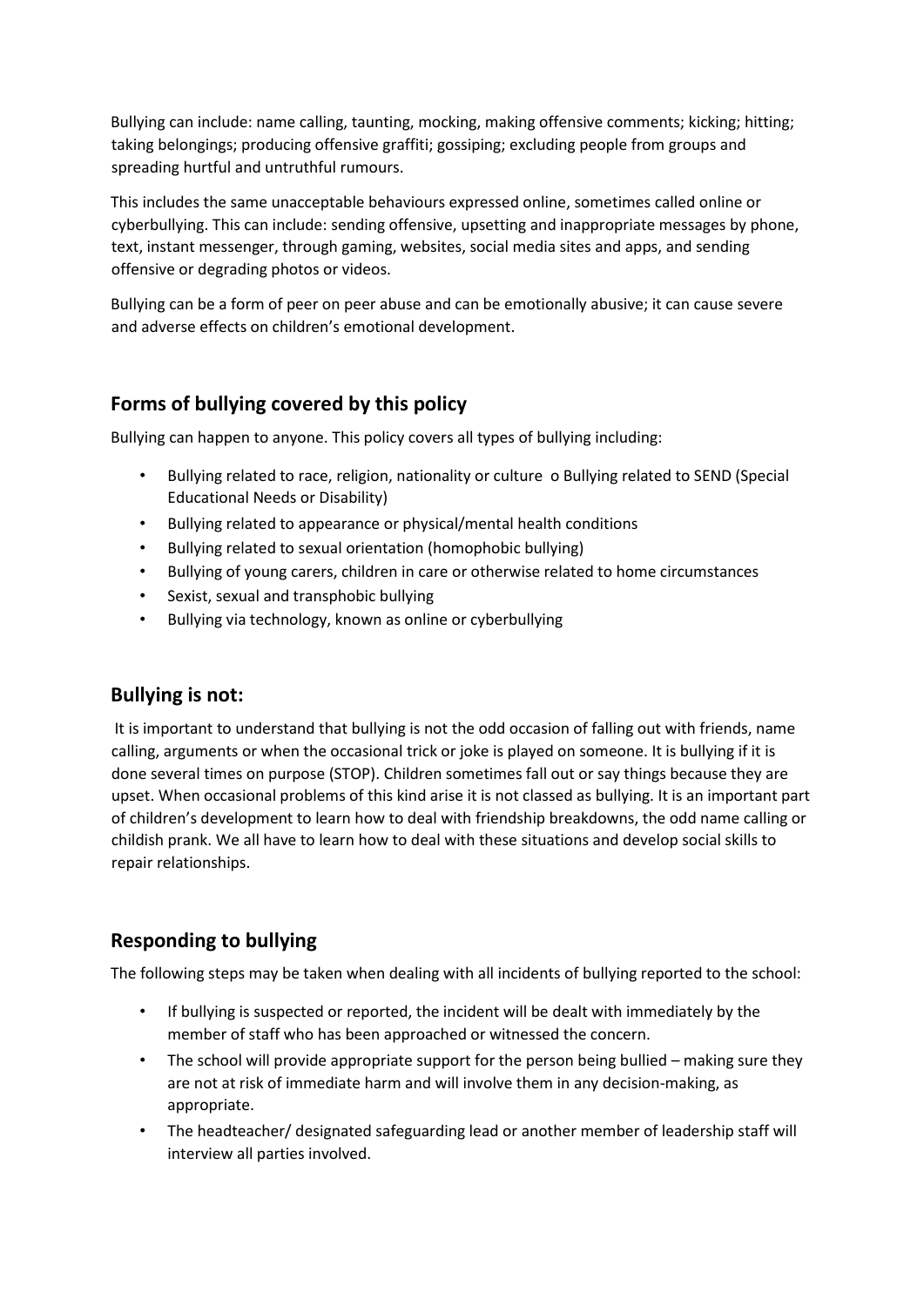- The designated safeguarding lead will be informed of all bullying issues where there are safeguarding concerns.
- The school will inform other staff members, and parents/ carers, where appropriate.
- Sanctions (as identified within the school behaviour policy) and support for individuals will be implemented, in consultation with all parties concerned.
- If necessary, other agencies may be consulted or involved, such as: the police (if a criminal offence has been committed) or other local services including early help or children's social care (if a child is felt to be at risk of significant harm).
- Where the bullying takes place off school site or outside of normal school hours (including cyberbullying), the school will ensure that the concern is fully investigated. Appropriate action will be taken, including providing support and implementing sanctions in school in accordance with the school's behaviour policy.
- A clear and precise account of the incident will be recorded by the school in accordance with existing procedures. This will include recording appropriate details regarding decisions and action taken.

# **Cyberbullying**

## *We have ensured staff have access to the Childnet Cyberbullying guidance <https://www.childnet.com/resources/cyberbullying-guidance-for-schools>*

When responding to cyberbullying concerns, the school will:

- Act as soon as an incident has been reported or identified.
- Provide appropriate support for the person who has been cyberbullied and work with the person who has carried out the bullying to ensure that it does not happen again.
- Encourage the person being bullied to keep any evidence (screenshots) of the bullying activity to assist any investigation.
- Take all available steps where possible to identify the person responsible.

This may include:

- looking at use of the school systems;
- identifying and interviewing possible witnesses;
- Contacting the service provider and the police, if necessary.
- Work with the individuals and online service providers to prevent the incident from spreading and assist in removing offensive or upsetting material from circulation.

This may include:

- Support reports to a service provider to remove content if those involved are unable to be identified or if those involved refuse to or are unable to delete content.
- Confiscating and searching pupils' electronic devices, such as mobile phones, in accordance with the law and also the school searching and confiscation policy. (Note: Schools should ensure they access the DfE 'Searching, screening and confiscation at school'

[https://assets.publishing.service.gov.uk/government/uploads/system/uploads/attachment\\_data](https://assets.publishing.service.gov.uk/government/uploads/system/uploads/attachment_data/file/674416/Searching_screening_and_confiscation.pdf) [/file/674416/Searching\\_screening\\_and\\_confiscation.pdf](https://assets.publishing.service.gov.uk/government/uploads/system/uploads/attachment_data/file/674416/Searching_screening_and_confiscation.pdf)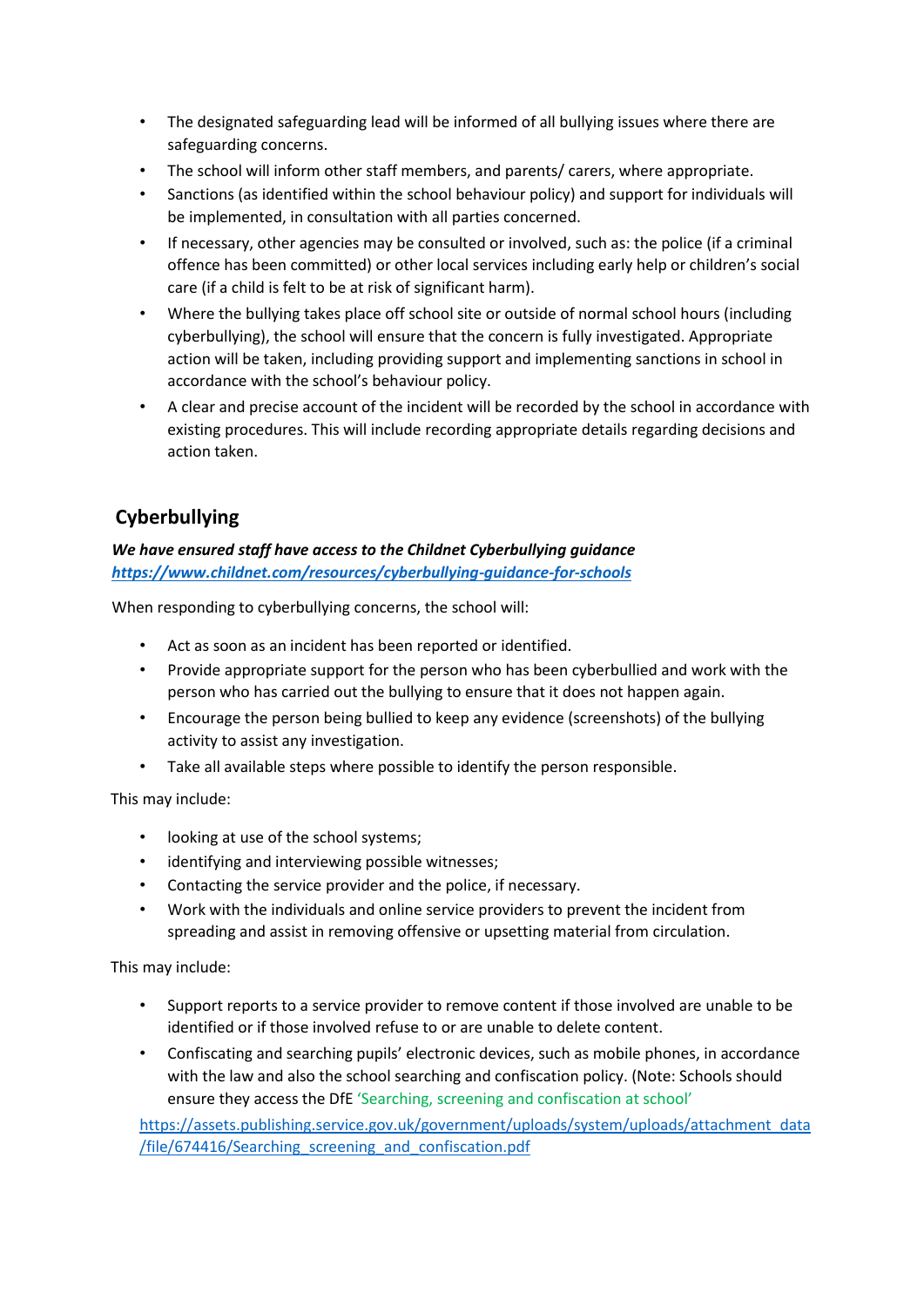## and Childnet Cyberbullying guidance*[https://www.childnet.com/resources/cyberbullying-guidance](https://www.childnet.com/resources/cyberbullying-guidance-for-schools)[for-schools](https://www.childnet.com/resources/cyberbullying-guidance-for-schools)*

to ensure that the schools powers are used proportionately and lawfully)

- Requesting the deletion of locally-held content and content posted online if they contravene school behavioural policies.
- Ensure that sanctions are applied to the person responsible for the cyberbullying; the school will take steps to change the attitude and behaviour of the bully, as well as ensuring access to any additional help that they may need.
- Inform the police if a criminal offence has been committed.
- Provide information to staff and pupils regarding steps they can take to protect themselves online.

This may include:

- advising those targeted not to retaliate or reply;
- providing advice on blocking or removing people from contact lists;
- helping those involved to think carefully about what private information they may have in the public domain.

#### **What can you do if you are being bullied?**

Wherever you are in school, you have the right to feel safe. Nobody has the right to make you feel unhappy. If someone is bullying you, it is important to remember that it is not your fault and there are people who can help you.

#### **What can you do if you see someone else being bullied? (The role of the bystander)**

Ignoring bullying is cowardly and unfair to the victim. Staying silent means the bully has won and gives them more power. There are ways you can help without putting yourself in danger.

· Always tell a member of staff.

. Don't smile or laugh at the situation. · Don't rush over and take the bully on yourself. · Don't be made to join in.

- · If safe to do so, encourage the bully to stop bullying.
- · If you can, let the bully know you do not like his or her behaviour.
- · Shout for help.
- $\cdot$  Let the victim(s) know that you are going to get help.
- · Tell a member of staff as soon as you can.
- · Try to befriend the person being bullied.
- · Encourage the person to talk to someone and get help.
- · Ask someone you trust about what to do.
- · If you don't feel you can talk to someone about it, write it down and give it to a member of staff.
- · Call a helpline for some advice.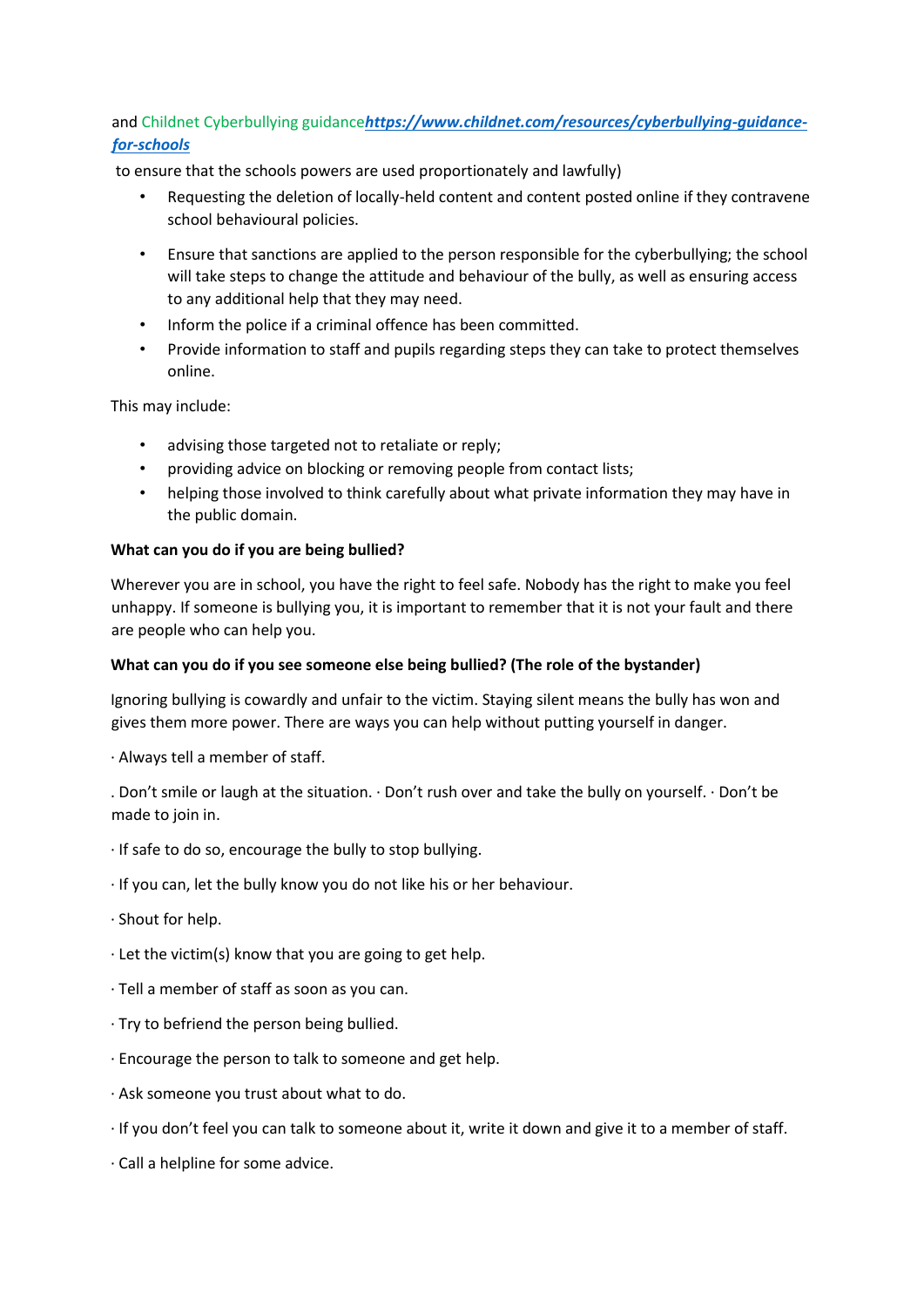#### **Bullying of children with Special Educational Needs**

Clare Community Primary School is an inclusive school. We provide a secure, accepting, safe and stimulating environment where everyone is valued for who they are. As an inclusive school we have some children who have learning disabilities and/or communication difficulties. Everyone involved in the school is very aware that these children can be especially vulnerable to bullying and we are therefore particularly vigilant at all times. High attainers, gifted or talented pupils can also be affected by bullying. Staff will treat this type of bullying as seriously and in the same way as any other type of bullying.

#### **Procedures for reporting and responding to bullying incidents**

All staff will respond calmly and consistently to all allegations and incidents of bullying. They will be taken seriously by all staff and dealt with impartially and promptly. All those involved will have the opportunity to be heard. Staff will protect and support all children involved whilst allegations and incidents are investigated and resolved. The following step-by-step procedure will be used for reporting and responding to bullying allegations or incidents:

- 1. Report all bullying allegations and incidents to SLT.
- 2. Staff will make sure the victim(s) is and feels safe.
- 3. Appropriate advice will be given to help the victim(s).
- 4. SLT will listen and speak to all children involved about the incident separately.
- 5. The problem will be identified and possible solutions suggested.
- 6. A problem solving approach which will move children on from them having to justify their behaviour.
- 7. Appropriate action will be taken quickly to end the bullying behaviour or threats of bullying.
- 8. Staff will reinforce to the bully that their behaviour is unacceptable.
- 9. The bully (bullies) may be asked to genuinely apologise. Other consequences may take place and appropriate sanctions applied (see next section).
- 10. If possible, the pupils will be reconciled.
- 11. An attempt will be made, and support given, to help the bully (bullies) understand and change his/her/their behaviour.
- 12. The incidents will be recorded by the Headteacher in the Bullying Log. All reports will be kept in a file in the Headteacher's office.
- 13. Parents will be informed and will be invited to come into school to discuss the problem.
- 14. After the incident has been investigated and dealt with, each case will be monitored to ensure repeated bullying does not take place.
- 15. All staff will be updated on any incident at weekly briefing.